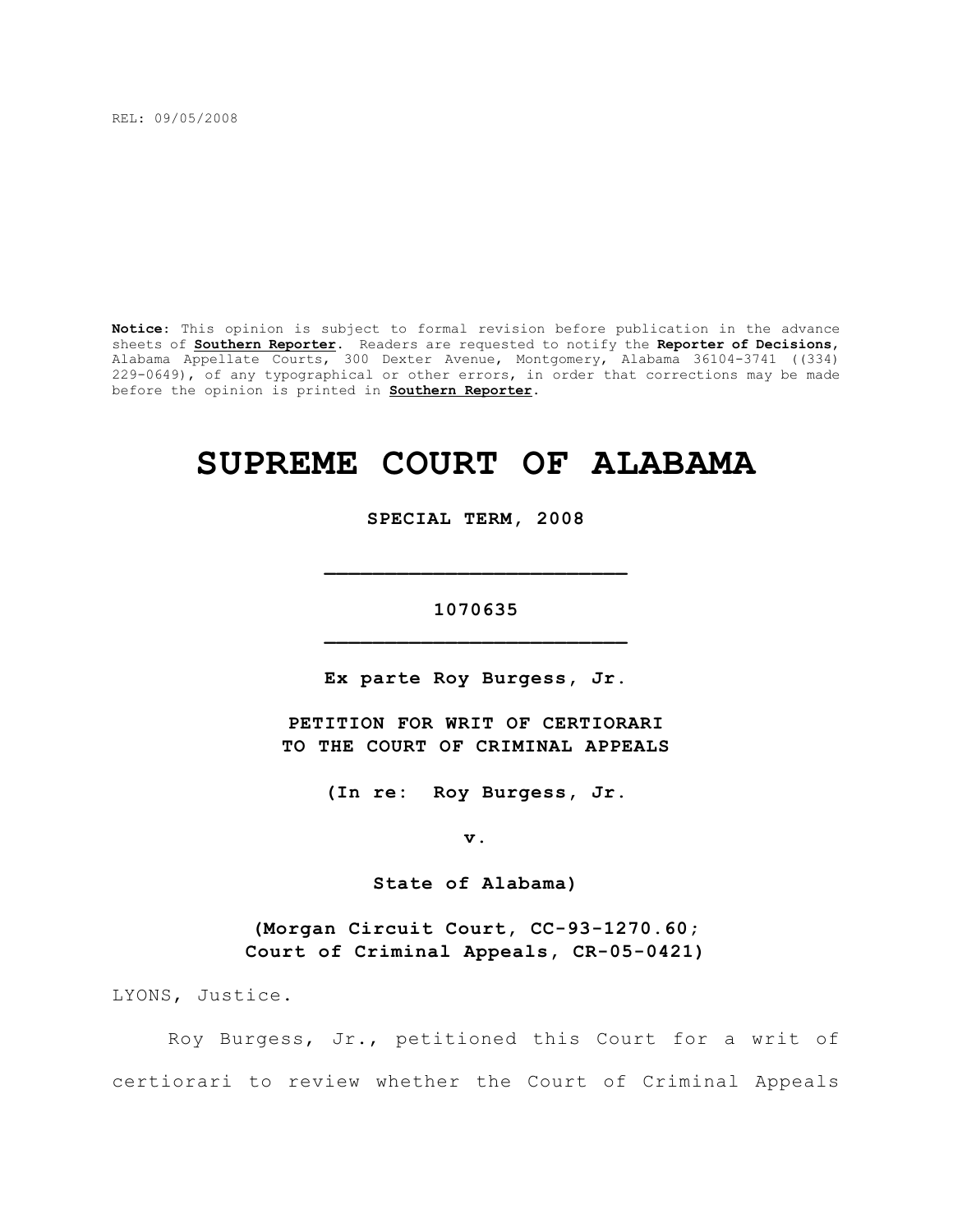erred in affirming the Morgan Circuit Court's denial of his Rule 32, Ala. R. Crim. P., petition for postconviction relief. We issued the writ of certiorari to review only whether Burgess's claims of juror misconduct, arising from the alleged failure of several jurors to accurately answer questions during the voir dire examination, are precluded under Rule  $32.2(a)(3)$  and  $(5)$ , Ala. R. Crim. P. For the reasons discussed below, we hold that the claims are not precluded, and we reverse the judgment of the Court of Criminal Appeals and remand the case.

## I. Facts and Procedural History

Burgess was convicted of capital murder and was sentenced to death in 1994. See § 13A-5-40(a)(2), Ala. Code 1975. On direct appeal, the Court of Criminal Appeals affirmed Burgess's conviction and sentence. Burgess v. State, 811 So. 2d 557 (Ala. Crim. App. 1998). This Court affirmed Burgess's conviction, reversed his death sentence, and remanded the cause to the Court of Criminal Appeals with instructions for that court to remand the cause to the trial court for resentencing. Ex parte Burgess, 811 So. 2d 617 (Ala. 2000).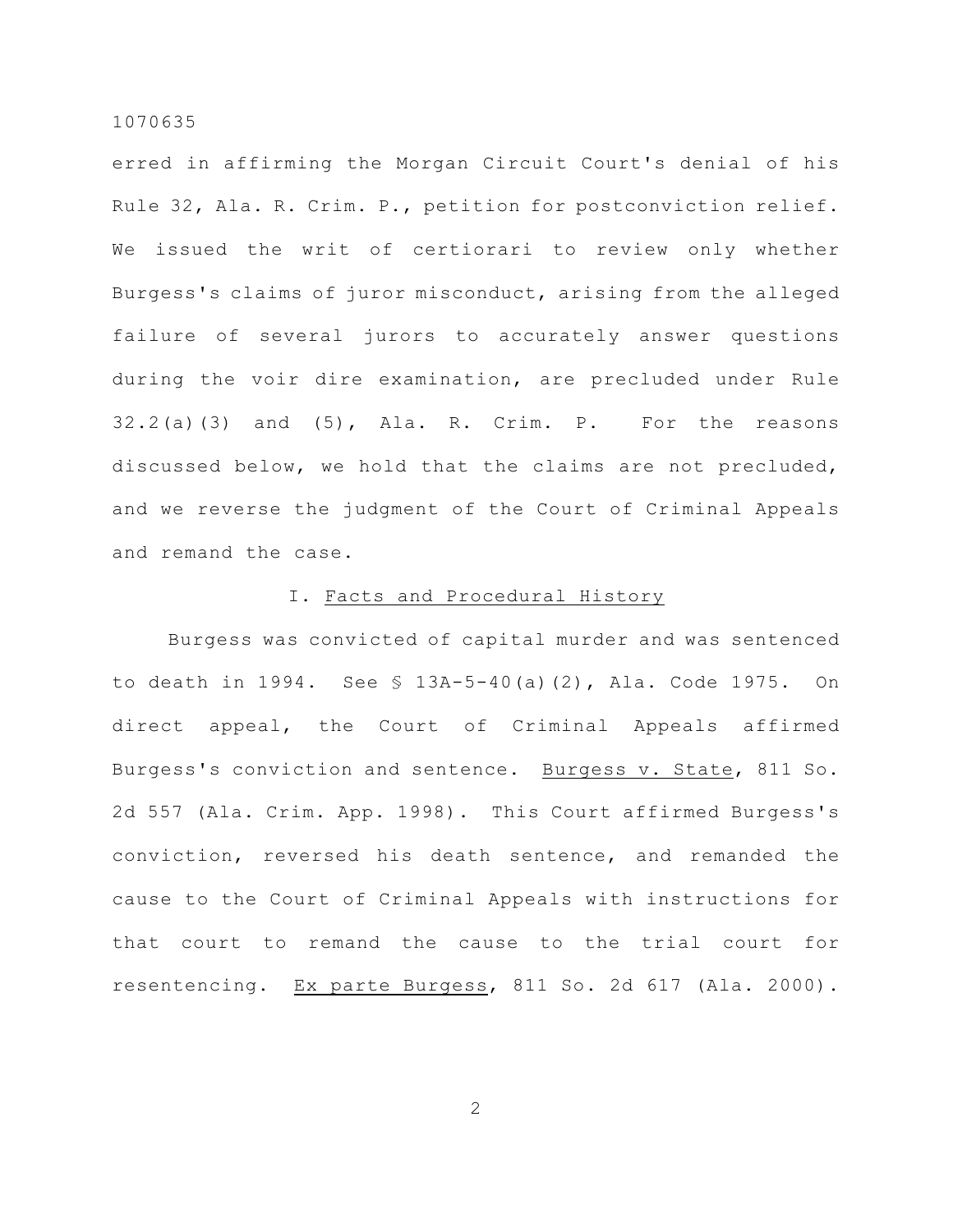In accordance with this Court's instructions, the Court of Criminal Appeals remanded the cause to the trial court for that court to reevaluate Burgess's sentence. Burgess v. State, 811 So. 2d 633 (Ala. Crim. App. 2000). On remand, the trial court resentenced Burgess to life imprisonment without the possibility of parole; the Court of Criminal Appeals affirmed that sentence. Burgess v. State, 811 So. 2d 633 (Ala. Crim. App. 2001) (opinion on return to remand).

Burgess first filed a Rule 32 petition for postconviction relief in July 2002. He then amended the petition in January 2003 and again in November 2004. Claim 13 of the petition, as last amended, asserted that "[Burgess's] right to [an] impartial jury was violated by jurors' consideration of extraneous evidence and failure to accurately answer voir dire questions." Burgess supported this claim as follows:

"110. ... Juror T.B. failed to disclose that he knew one of the State's witnesses, Angela Casey, and that he had a family member who worked in law enforcement, as a military policeman and later in a sheriff's department in North Carolina. Juror L.T. failed to disclose that she knew a number of police officers. A very close friend whom L.T. refers to as her 'granddaughter' worked for the police department at the time of trial, yet L.T. did not reveal this information during voir dire.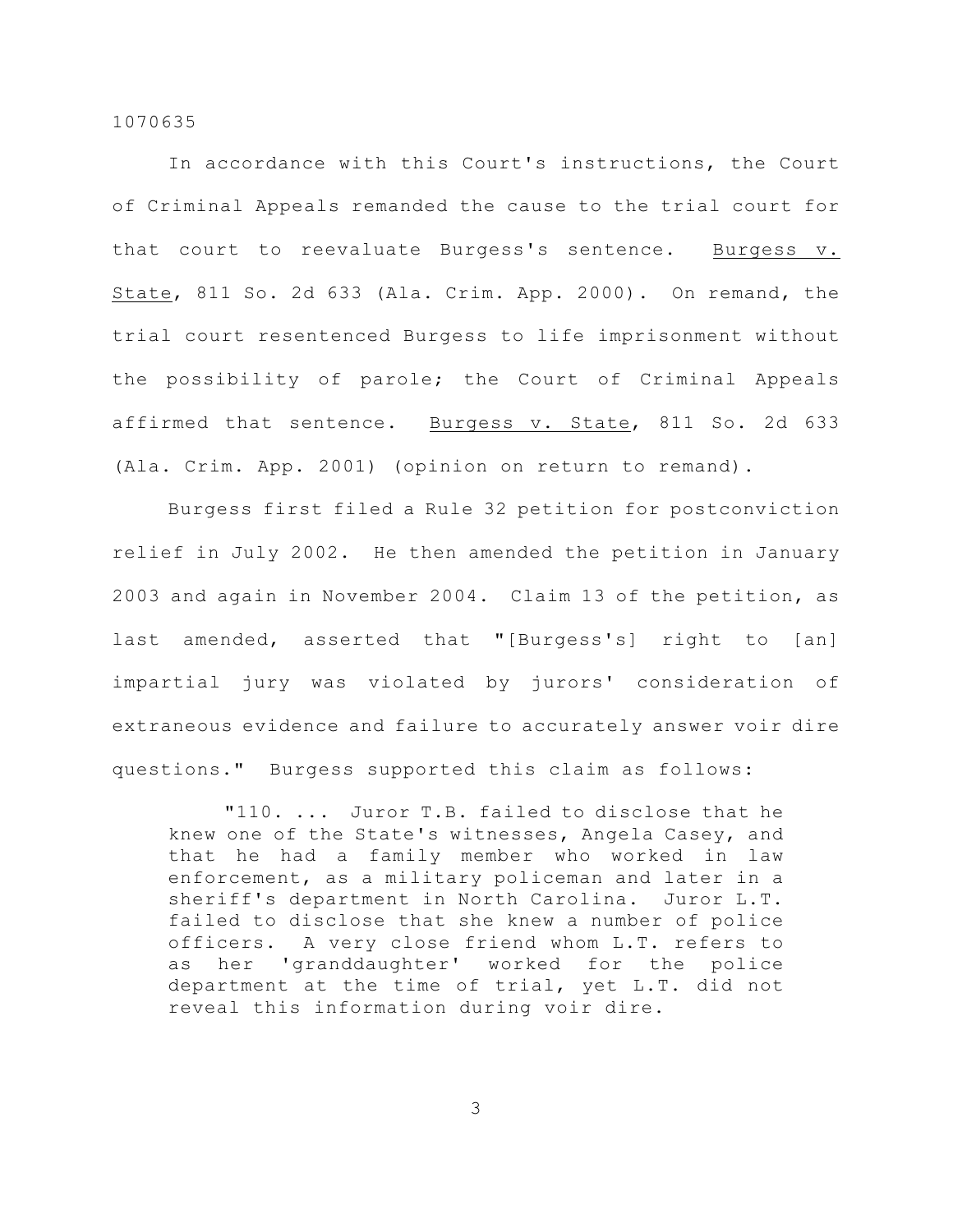"111. Juror D.C. failed to reveal that he had been the victim of a crime in 1985. He further failed to tell the court that he testified for his Lieutenant in court martial proceedings while he was in the Army. Juror L.T. failed to disclose that she had been a victim of crime when her business was burglarized. Juror B.W. failed to disclose that she was the victim of a burglary. Juror R.W. also failed to reveal that she was the victim of a crime. Juror T.W. did not reveal that his aunt had been raped and severely beaten.

"112. Juror F.D. failed to tell the court that she had children who had attended Austin High School. $^{[1]}$  Of the two veniremembers who disclosed that they had a child or grandchild who attended Austin High School, one was removed for cause on a defense motion and one was peremptorily struck by the defense.

"113. Juror C.H. failed to disclose that she had a personal relationship with the district attorney and that he had assisted her in a personal matter before the trial. Although [Burgess's] Motion to require the district attorney to disclose past or present associations or relationships with prospective jurors was granted, the district attorney did not reveal that he had met privately with C.H. and helped her to resolve a personal matter. Veniremembers who disclosed even remote associations with the district attorney or members of his family were not seated on the jury."

(Citations to the record omitted.)

The trial court summarily dismissed Burgess's Rule 32 petition. In its order, the trial court found that the claims

 $1B$ oth the victim and the defendant had attended Austin High School.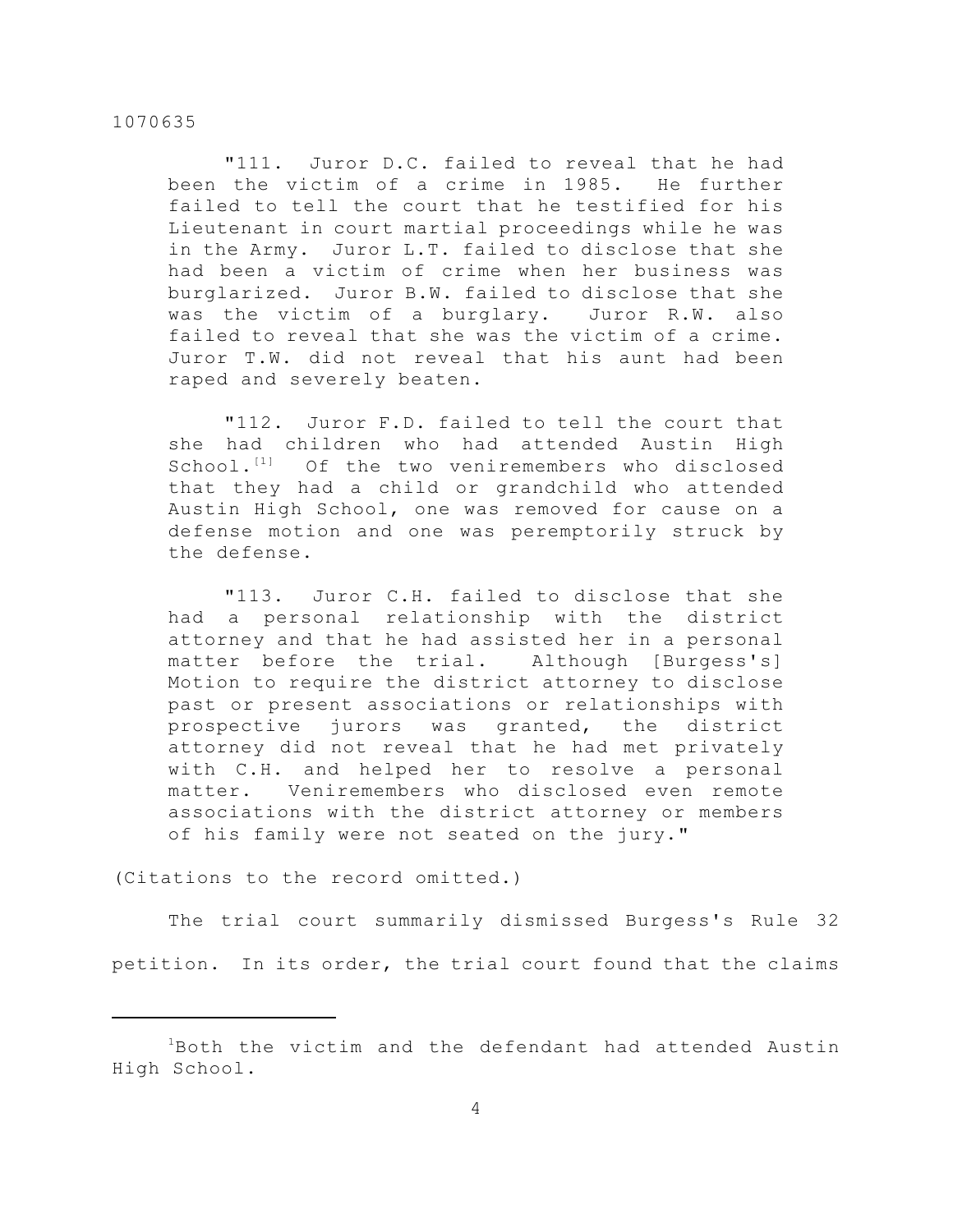of juror misconduct were precluded from review under Rule 32.2(a)(3) and (5), Ala. R. Crim. P., because the claims were not raised on appeal or in Burgess's motion for a new trial. Rule 32.2, Ala. R. Crim. P., "Preclusion of Remedy," provides:

"(a) Preclusion of Grounds. A petitioner will not be given relief under this rule based upon any ground:

"....

"(3) Which could have been but was not raised at trial, unless the ground for relief arises under Rule 32.1(b); or

"....

"(5) Which could have been but was not raised on appeal, unless the ground for relief arises under Rule 32.1(b)."

The trial court further found that "Burgess has presented no evidence to support the allegations contained in his petition for relief pursuant to Rule 32, A[la]. R. Crim. P." Burgess appealed the order dismissing his Rule 32 petition to the Court of Criminal Appeals.

The Court of Criminal Appeals remanded the cause to the trial court for a determination of "the factual basis of Burgess's allegations that several jurors failed to fully respond to voir dire questions and to determine when and how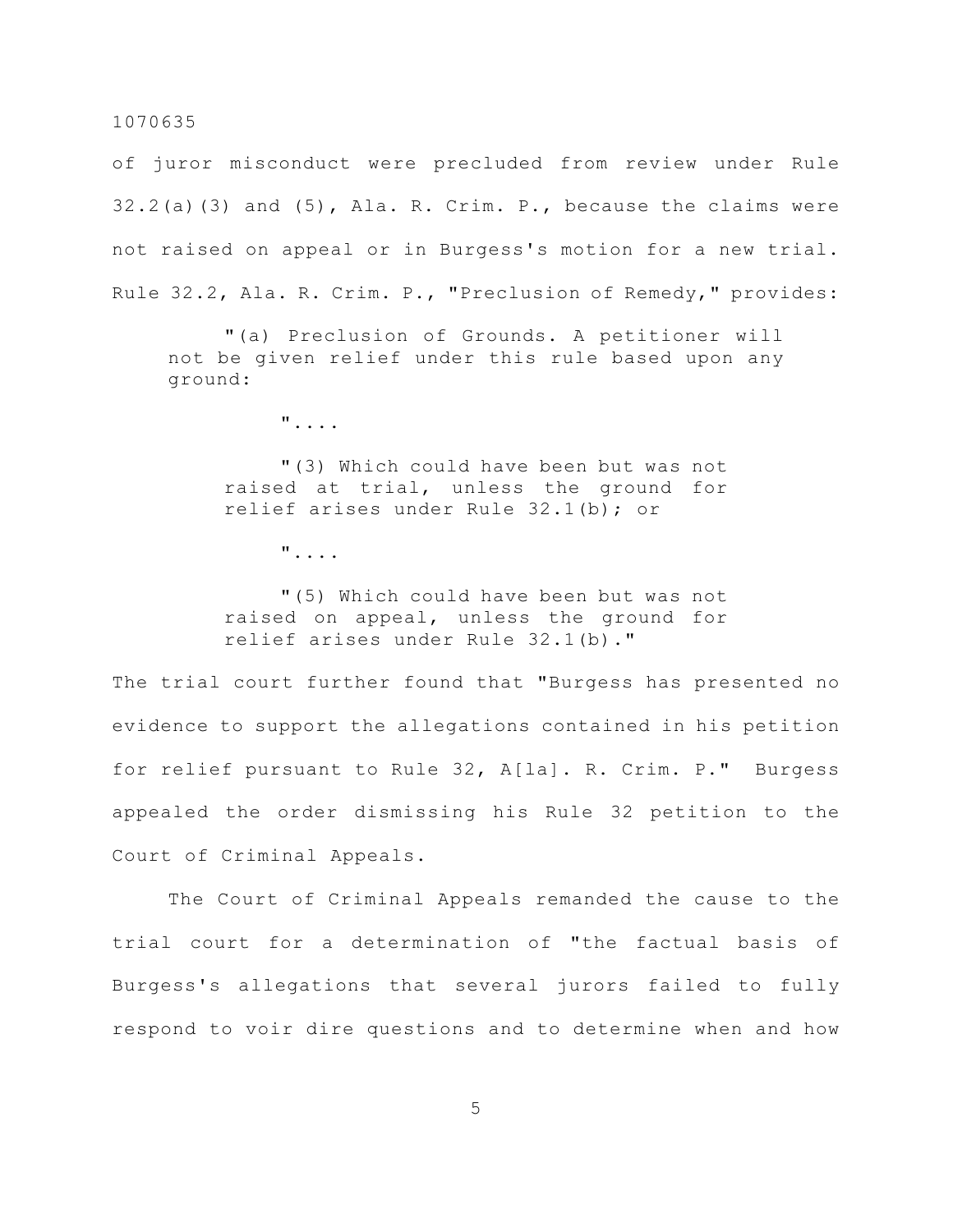Burgess discovered the basis of these claims, and if the claims could have been raised by newly appointed counsel in Burgess's motion for a new trial." Burgess v. State, [Ms. CR-05-0421, Sept. 29, 2006] So. 2d (Ala. Crim. App. 2006).

The State sent the trial court a copy of its brief on direct appeal and a letter explaining its position on remand. The trial court then ordered Burgess to file the following:

"1. Copy of [Burgess's] brief on appeal of his original conviction specifically including all issues raised on appeal;

"2. Statement(s) setting forth with specificity the factual basis of [Burgess's] allegations that several jurors failed to fully respond to voir dire questions; and

"3. Statement(s) setting forth with specificity when and how [Burgess] and/or his counsel discovered the basis of [Burgess's] allegations that several jurors failed to fully respond to voir dire questions."

In response to the trial court's order for statements "setting forth with specificity the factual basis of [Burgess's] allegations" of juror misconduct, Burgess proffered the following as facts:

"1. Juror D.C. was a victim of a crime. His car was vandalized and the top was cut off in Decatur.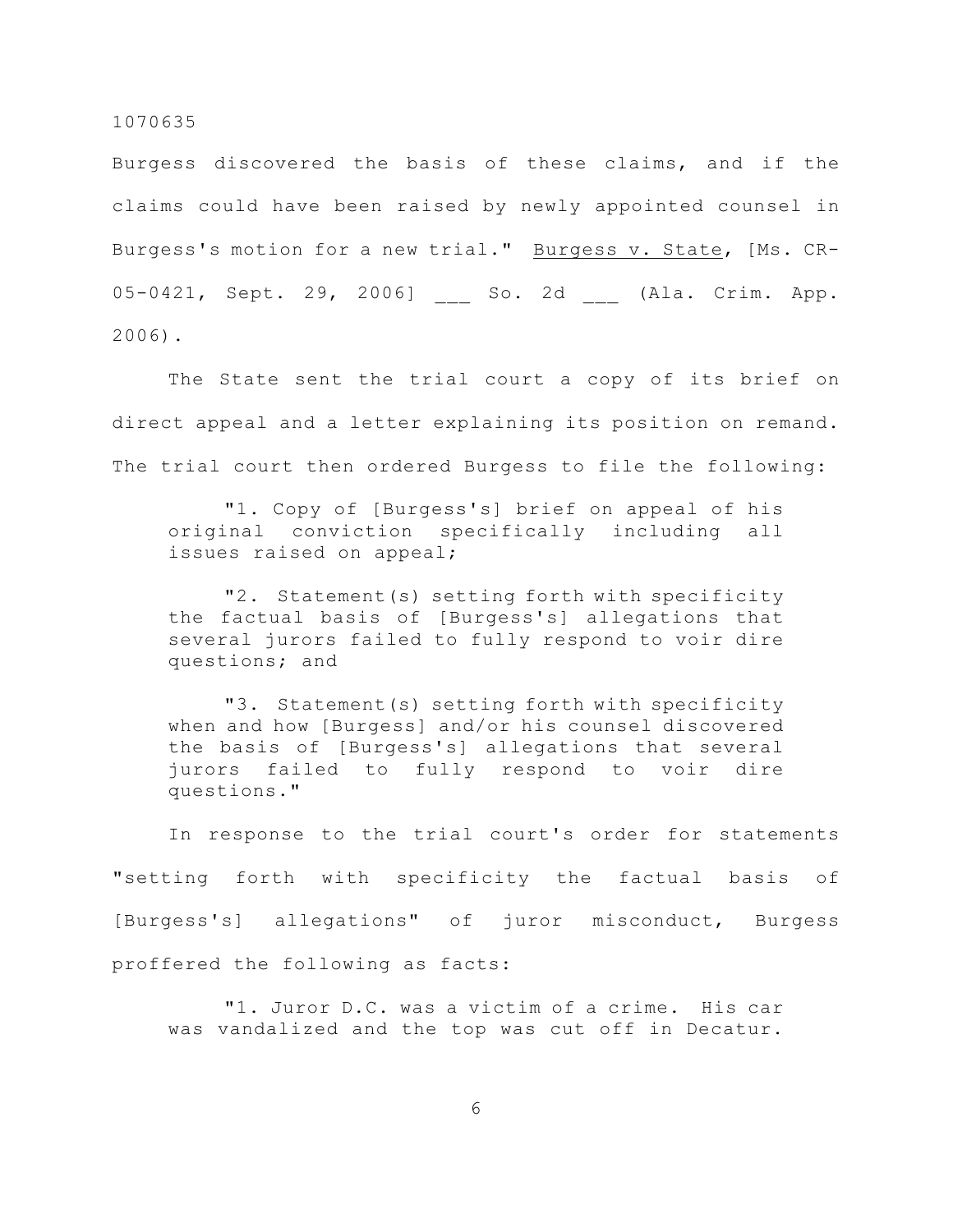He once testified for his Lieutenant who was charged in a court martial.

"2. Juror R.W. was a victim of crime when her car was vandalized while she was at work.

"3. Juror L.T. was a victim of crime when someone broke into her dry cleaning store before trial. The police came and said that the thief must have had a key. She got up on a ladder and saw that the burglar got in through the top of the building. She suspected the husband of one of her customers.

"4. Juror L.T. knew a lot of people in law enforcement because as a dry cleaner she did some Decatur Police Department officers' clothes and uniforms. She has a very close friend--whom she calls her granddaughter--who was in the police department for a long time and was working in law enforcement at the time of trial.

"5. Juror L.T.'s grandson attended Austin High School before 1994.

"6. Juror T.B. had a cousin who was a military policeman in the Army and then in the sheriff's department in North Carolina. He knew Angela Casey [one of the State's witnesses] at the time of the trial because her younger brother and his son played baseball together.

"7. Juror C.H. knew district attorney Bob Burrell. She had been to his office to talk to him about a personal matter. After the trial, she received a letter from Bob Burrell, thanking her for being on the jury."

Burgess supported this proffer with affidavits from John Mays, an attorney who had represented Burgess during the trial, and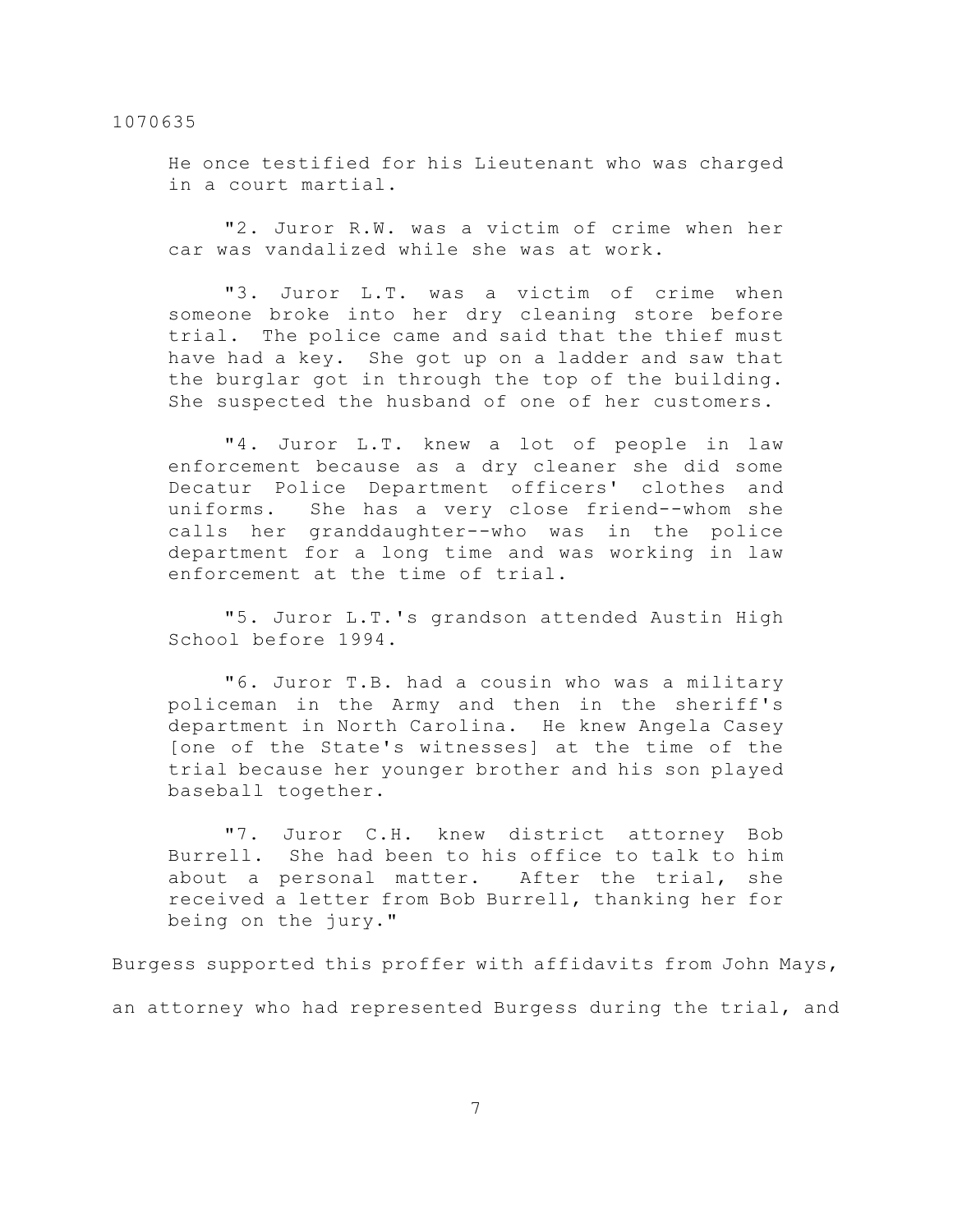three jurors. In his affidavit, Mays stated that before the trial

"the defense filed a motion to require the district attorney [Bob Burrell] to disclose past or present associations or relationships with prospective jurors, and our motion was granted. Had prospective juror C.H. disclosed during voir dire that she had a personal relationship with the district attorney and that he had assisted her in a personal matter before the trial, I would have challenged her for cause or exercised a peremptory strike to excuse her from the jury."

In response to the trial court's order for statements "setting forth with specificity when and how [Burgess] and/or his counsel discovered the basis of [Burgess's] allegations that several jurors failed to fully respond to voir dire questions," Burgess's attorney in his Rule 32 proceeding stated that the "failure-to-disclose claims were discovered by undersigned counsel in a postconviction investigation." Burgess's attorney then asserted that Burgess's "claims were not raised at trial or on direct appeal because counsel had no information that such misconduct had occurred and therefore was under no obligation to raise the claims."

The trial court did not hold an evidentiary hearing. Based upon the submissions from Burgess and the State, the trial court entered an order on remand from the Court of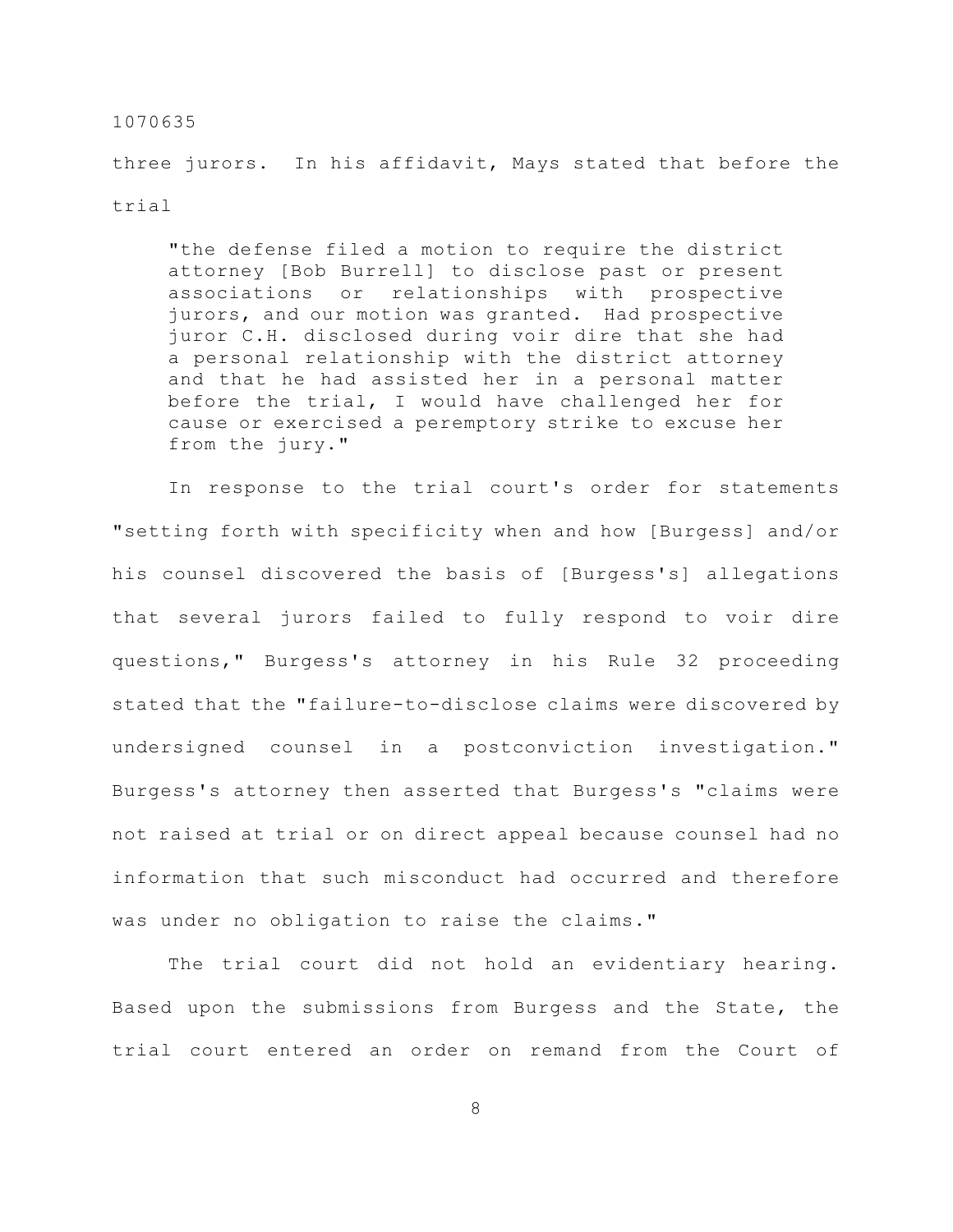Criminal Appeals summarily denying Burgess's Rule 32 petition.

That order states, in pertinent part:

"In response [to the Court of Criminal Appeals' remand order], [Burgess] details the assertions of juror misconduct claims in Grounds 13 and  $14^{[2]}$  of his Rule 32 petition as twice amended. [Burgess] claims the information of alleged juror misconduct was discovered as a result of [a] postconviction relief investigation.

"The Court finds that the information obtained from the jurors was available to newly appointed appellate counsel and could have been raised in [Burgess's] Motion for New Trial. All counsel had to do was to interview the jurors in post-trial interviews just as was done by [Burgess's] counsel herein. Notwithstanding [Burgess's] claims of misconduct, none of the jurors state the outcome of deliberations would have been different or that they were wrongly influenced in their decisions and deliberations."

On return to remand, the Court of Criminal Appeals, in an unpublished memorandum, affirmed the trial court's order denying Burgess's Rule 32 petition. Burgess v. State (No. CR-05-0421, Dec. 14, 2007). As to the claims of juror misconduct, that court held:

"With regard to [Burgess's] 'juror misconduct' claims, the trial court was correct in finding that the aforestated claims [arising from the jurors' alleged failure to answer questions accurately

 $2G$ round 14 asserted that "the State withheld favorable evidence from the defense[,] thus violating [Burgess's] federal and state rights."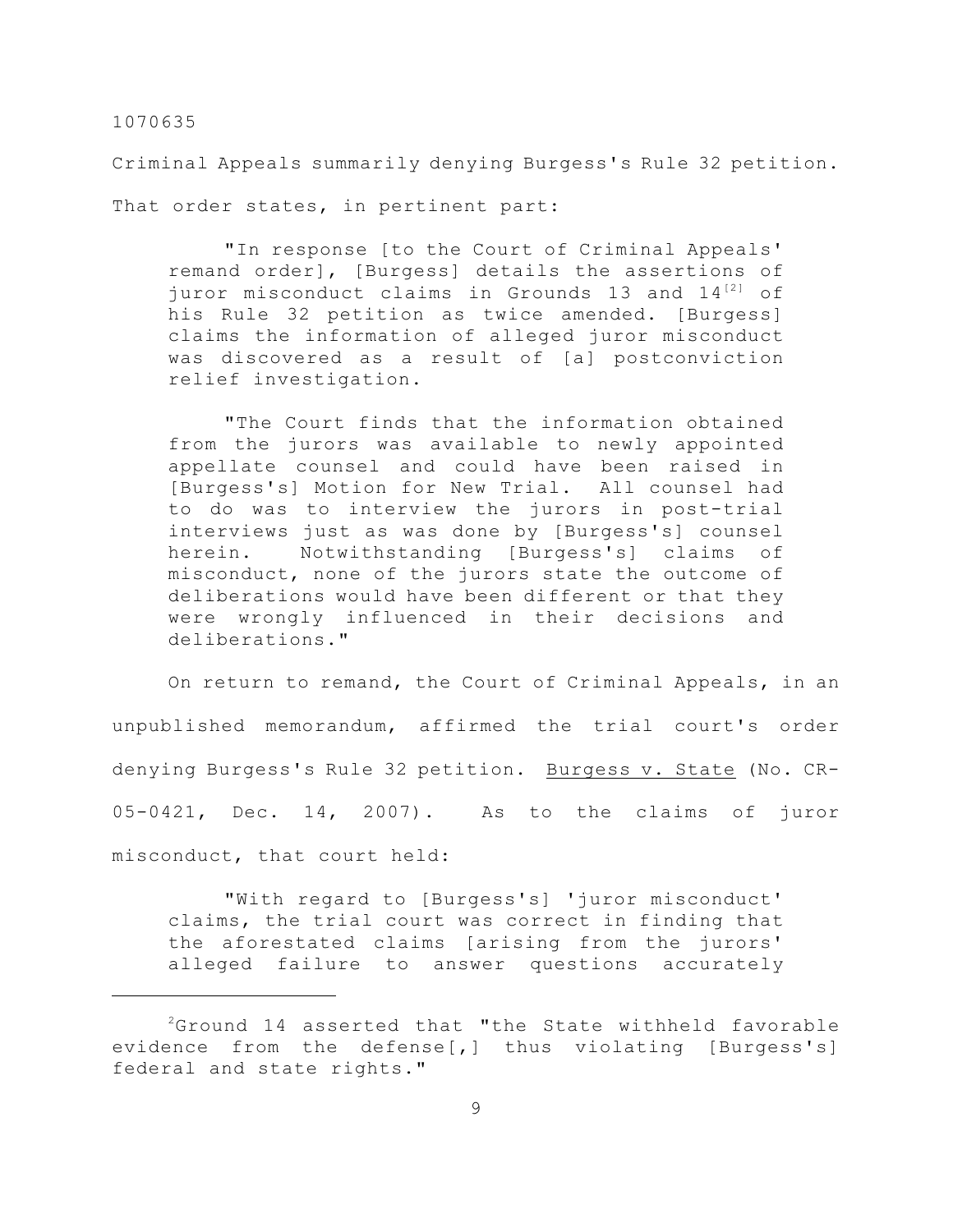during voir dire] were procedurally barred from review, because they could have been presented in [Burgess's] motion for new trial. Rule 32.2(a)(3), Ala. R. Crim. P. Additionally, the remaining claims of juror misconduct are bare allegations unsupported by facts; this includes [Burgess's] assertion that certain jury members engaged in improper deliberations when they positioned chairs to approximate where the parties were seated in the car when [Burgess] shot the victim, and his assertion that the jury wrongly considered religious material in the victim's car, as well as praying and considering Bible passages. Therefore, the trial court was correct in finding that [Burgess] had failed to meet the necessary burden of pleading. Rule 32.2, Ala. R. Crim. P."

Burgess then petitioned this Court for certiorari review of the decision of the Court of Criminal Appeals. We granted the petition to determine whether the decision of the Court of Criminal Appeals in this case conflicts with Ex parte Pierce, 851 So. 2d 606 (Ala. 2000), Ex parte Dobyne, 805 So. 2d 763 (Ala. 2001), and DeBruce v. State, 890 So. 2d 1068 (Ala. Crim. App. 2003).

## II. Standard of Review

"'This Court reviews pure questions of law in criminal cases de novo.'" Ex parte Morrow, 915 So. 2d 539, 541 (Ala. 2004) (quoting Ex parte Key, 890 So. 2d 1056, 1059 (Ala. 2003)).

## III. Analysis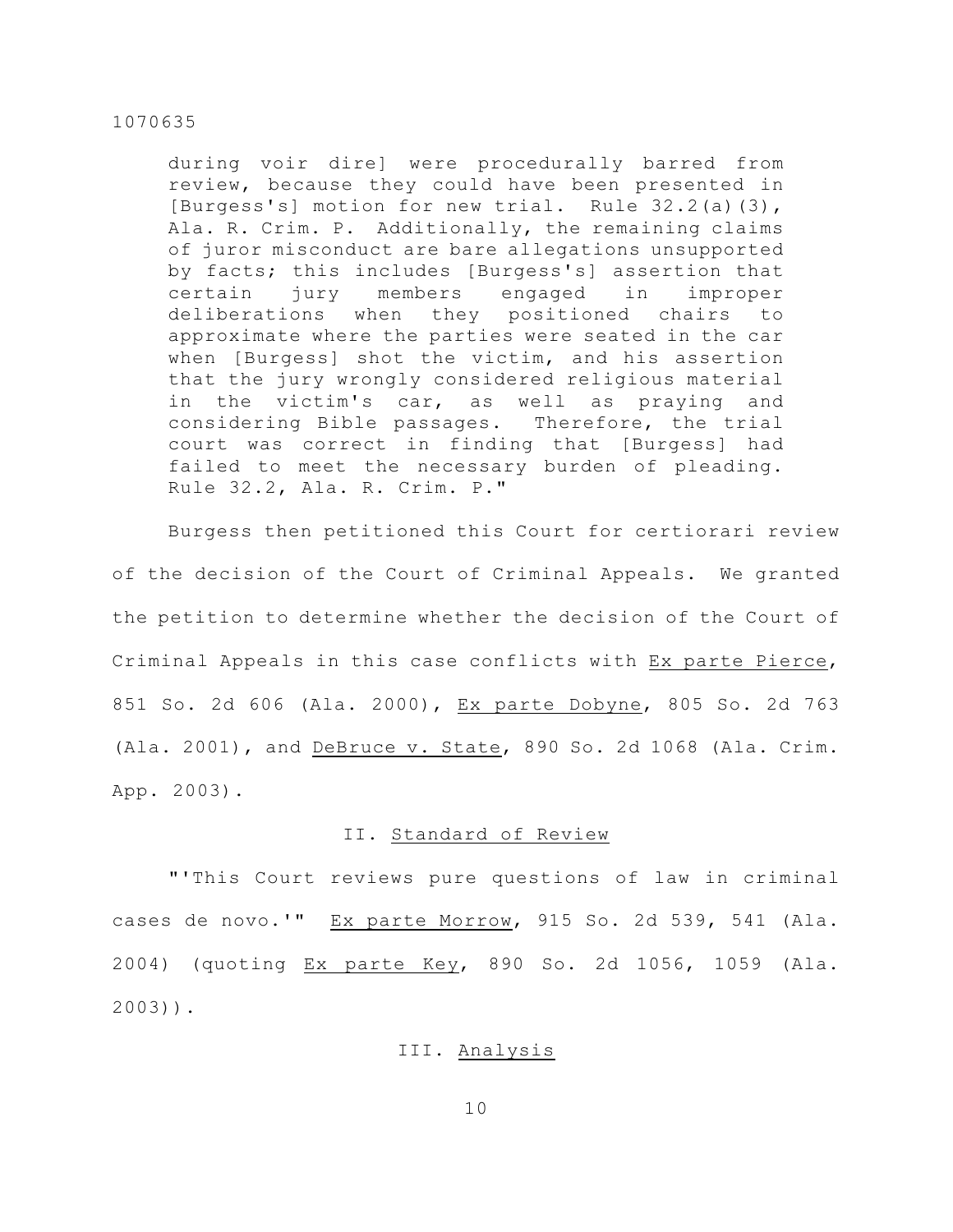The dispositive issue before us is whether the Court of Criminal Appeals correctly held that Burgess's claims that several jurors failed to answer accurately questions during the voir dire examination are precluded by Rule 32.2(a)(3) and (5), Ala. R. Crim. P., because Burgess raised these claims for the first time in a Rule 32 petition for postconviction relief. In Ex parte Pierce, this Court held that a claim of juror misconduct raised in a postconviction petition shall not be treated as a claim of newly discovered evidence under Rule 32.1(e), Ala. R. Crim. P. Rule 32.1(e) requires that the newly discovered evidence prove that the defendant is innocent of the crime for which he or she was convicted or that the defendant should not have received the sentence he or she received. This Court recognized that requiring a petitioner to satisfy all the elements of the first prong, and the one with which we are concerned here,<sup>3</sup> "create[s] a nearly impossible standard" that resulted in juror-misconduct claims rarely being raised in Rule 32 petitions. Ex parte Pierce,

 $3$ As previously noted, this Court reversed Burgess's death sentence on original appeal. See Burgess, 811 So. 2d at 617. On remand, the trial court resentenced Burgess to life imprisonment without the possibility of parole, and the Court of Criminal Appeals affirmed that sentence. See Burgess, 811 So. 2d at 633.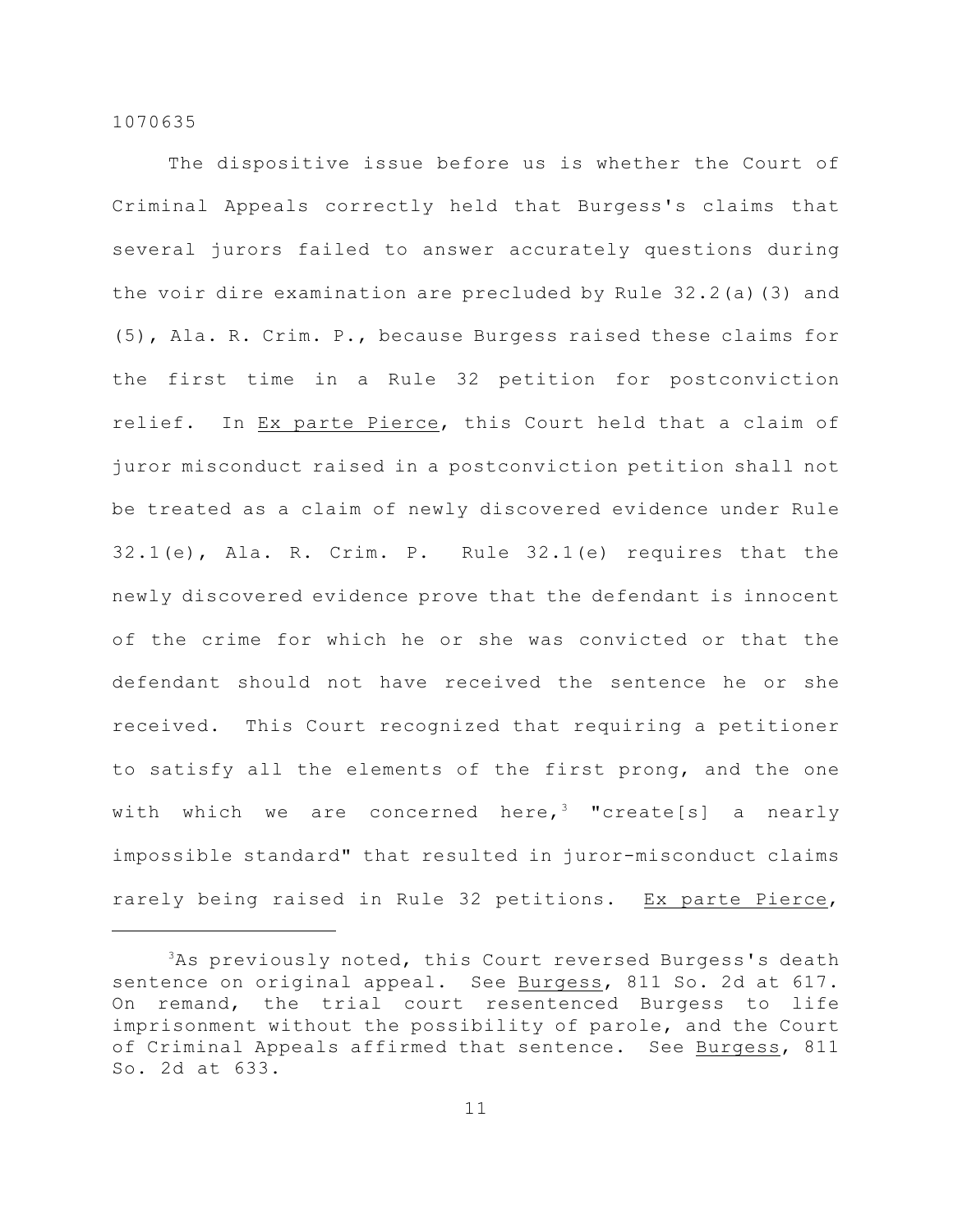851 So. 2d at 614. This Court held that a claim of juror misconduct shall be treated as a "constitutional violation that would require a new trial" under Rule 32.1(a). Ex parte Pierce, 851 So. 2d at 612. "To be entitled to that relief, however, [the petitioner] must avoid the preclusive effect of Rule  $32.2$ (a)(3) and (5); those provisions bar a defendant from presenting in a Rule 32 postconviction petition a claim that could have been raised at trial or on direct appeal." Ex parte Pierce, 851 So. 2d at 612.

Burgess contends that the Court of Criminal Appeals erred in affirming the trial court's judgment holding that his juror-misconduct claims are precluded because he raised these claims for the first time in a Rule 32 petition. Burgess argues that, under Alabama law, a claim of juror misconduct is cognizable in a Rule 32 petition when the juror misconduct was not known to trial or appellate counsel and was not apparent from the record. Burgess asserts that he properly raised his claims of juror misconduct in a Rule 32 petition because, he says, neither he nor his counsel was aware of the alleged juror misconduct until postconviction proceedings, and nothing occurred during the trial or appears in the record that could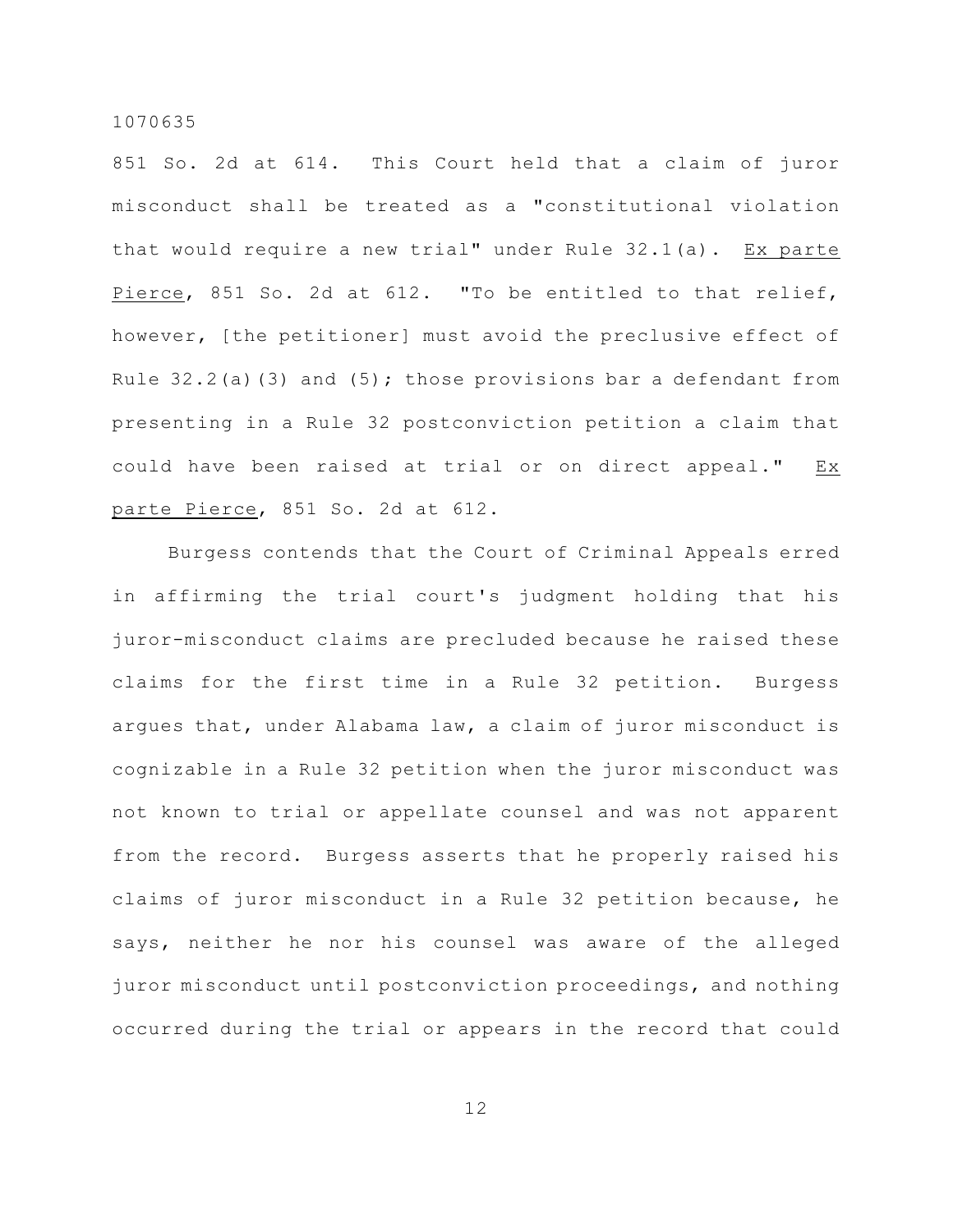have alerted him or his counsel to the jurors' nondisclosure of information. Burgess also contends that nothing in the law requires a defendant to investigate jurors and that he was not afforded any funds or resources to conduct such an investigation.

Burgess cites Ex parte Pierce and DeBruce to support his contention that this Court and the Court of Criminal Appeals have long held that a juror-misconduct claim is cognizable in a Rule 32 petition when evidence of juror misconduct is not apparent from the record and the evidence was discovered during postconviction interviews. In Ex parte Pierce, this Court held that "[b]ased on the Court of Criminal Appeals' opinion in [State v.] Freeman, [605 So. 2d 1258 (Ala. Crim. App. 1992)], Pierce's claim [of juror misconduct] was cognizable [in a Rule 32 petition] as long as he established that the information was not known, and could not reasonably have been discovered, at trial or in time to raise the issue in a motion for new trial or on appeal." 851 So. 2d at 616. This Court remanded the case "for the Court of Criminal Appeals to remand to the trial court for an evidentiary hearing on the question whether Pierce's claim could have been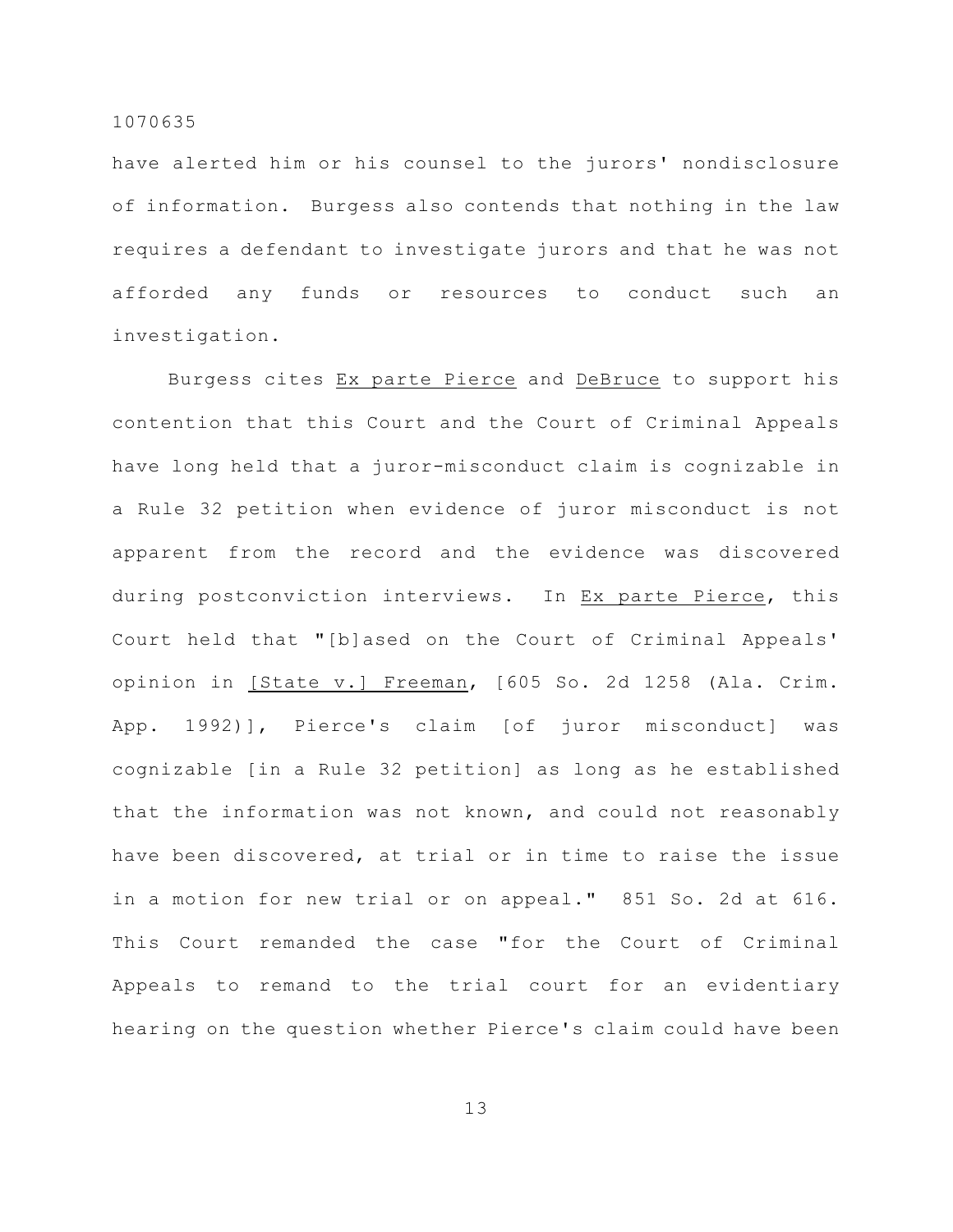raised at trial or on appeal and is thus barred pursuant to Rule 32.2(a)(3) and (a)(5)." 851 So. 2d at 617. On remand, the trial court found that Pierce's counsel knew or should have known about the juror misconduct during the trial. 851 So. 2d at 620. On return to remand, this Court then held that Pierce's juror-misconduct claim was procedurally barred by Rule  $32.2(a)(3)$  or (a)(5) because the claim could have been raised at trial or on appeal. 851 So. 2d at 620.

In State v. Freeman, 605 So. 2d 1258 (Ala. Crim. App. 1992), the Court of Criminal Appeals held that a claim of juror misconduct was cognizable in a Rule 32 petition although the petitioner, Darryl Eugene Freeman, had not raised the claim during the trial or on direct appeal. 605 So. 2d at 1259. In his Rule 32 petition Freeman claimed that his right to a fair trial was violated because the foreman of the jury that convicted him failed to disclose, during the voir dire examination, that he had been a police officer at one time. 605 So. 2d at 1259. Freeman added this claim to his Rule 32 petition approximately one week before the trial court was scheduled to hold an evidentiary hearing on the petition. At the evidentiary hearing Freeman's counsel stated: "'In doing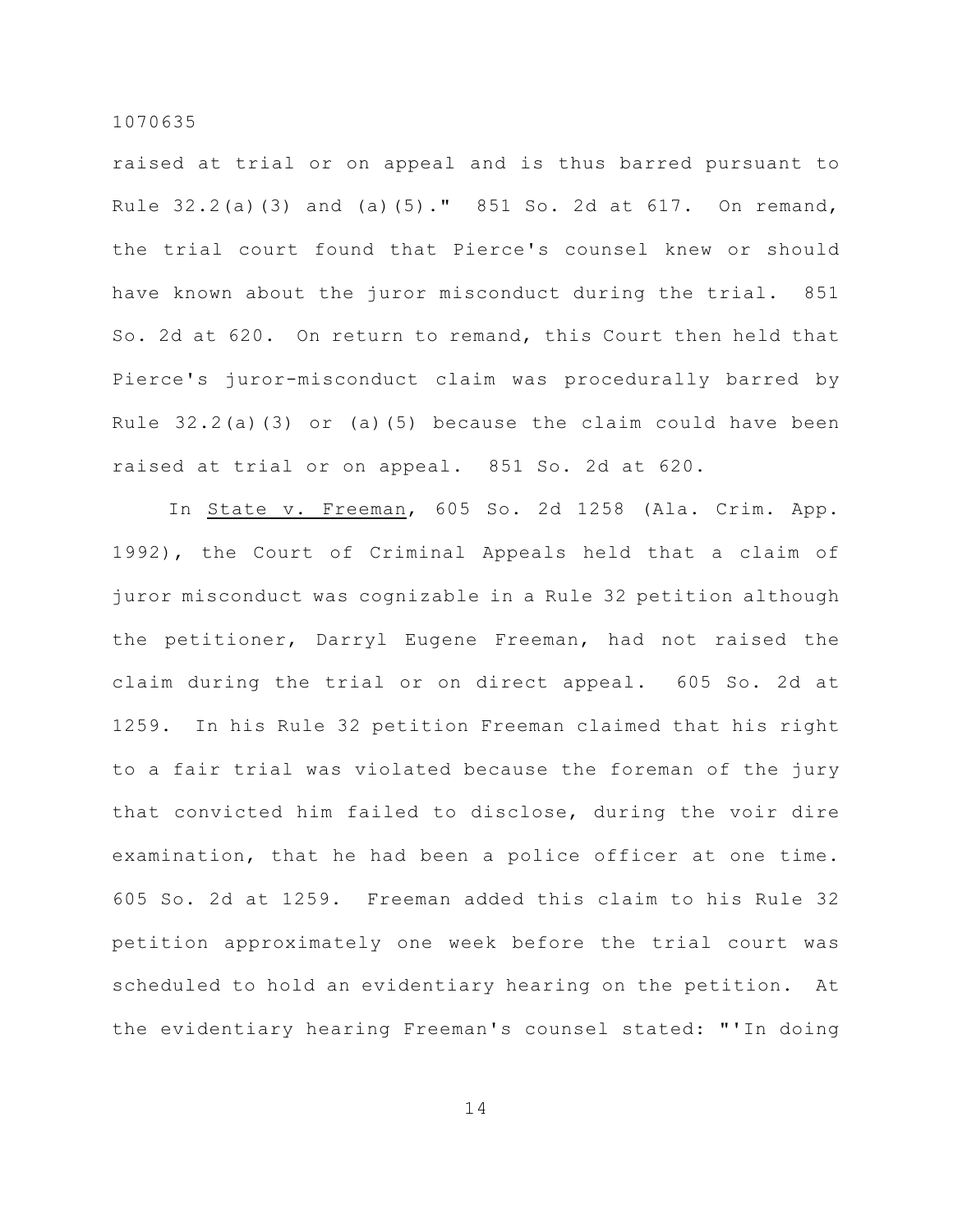routine juror interviews we uncovered this information and filed the amended petition immediately after that information was made available to us.'" 605 So. 2d at 1259.

The trial court "granted Freeman's petition, set aside his conviction and death sentence, and ordered that Freeman be retried." 605 So. 2d at 1259. The State appealed to the Court of Criminal Appeals, contending that Freeman's claim of juror misconduct was precluded by Rule 32.2(a)(3) and (5). 605 So. 2d at 1259. The Court of Criminal Appeals held that Freeman's claim of juror misconduct "was not procedurally barred under Rule 32.2(a)(4) [sic] and (5), A[la.] R. Crim. P., because the fact that the juror had been a policeman was not known at the time of trial or at the time of direct appeal." Freeman, 605 So. 2d at 1259.4

<sup>&</sup>lt;sup>4</sup>Freeman was overruled in part by Brown v. State, 807 So. 2d 1 (Ala. Crim. App. 1999). In Brown, the Court of Criminal Appeals noted that "the Freeman court did not address the other prerequisites for newly discovered evidence contained in Rule  $32.1(e)$ ."  $807$  So. 2d at 7. That court went on to hold: "Before a claim of juror misconduct may be addressed on the merits in a postconviction petition the petitioner must meet the requirements for newly discovered evidence contained in Rule 32.1(e), Ala. R. Crim. P. To the extent that this holding conflicts with Freeman, that case is hereby overruled." 807 So. 2d at 8. However, as noted above, this Court in Ex parte Pierce later held that claims of juror misconduct should not be treated as claims of newly discovered evidence under Rule 32.1(e).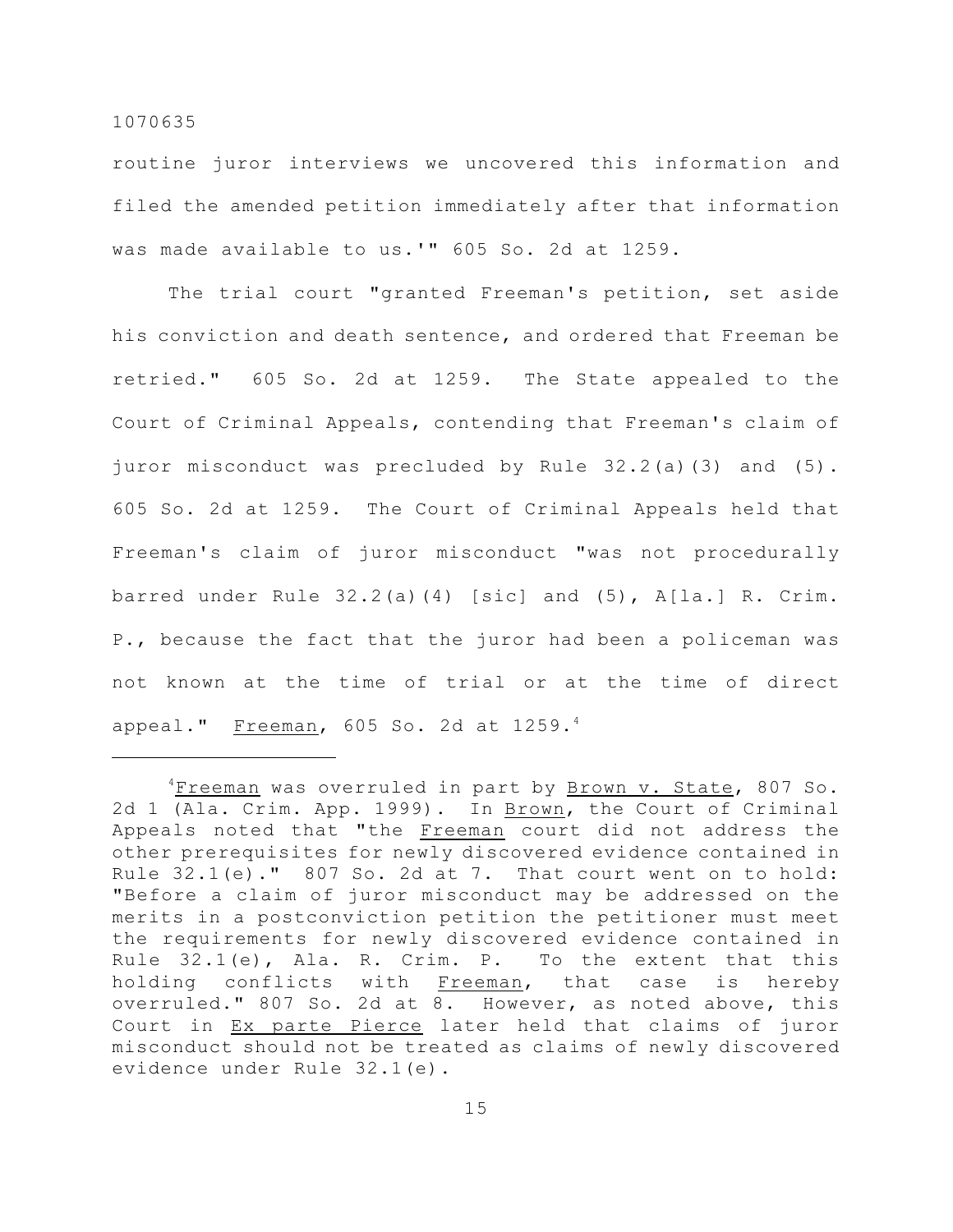In DeBruce, the Court of Criminal Appeals also held that a claim of juror misconduct was cognizable in a Rule 32 petition although the petitioner, Derrick Anthony DeBruce, had not raised the claim during the trial or on direct appeal. 890 So. 2d at 1077. In his Rule 32 petition, DeBruce claimed that he had been denied a fair trial because several jurors failed to answer questions truthfully during the voir dire examination. 890 So. 2d at 1076. DeBruce specifically claimed that when the venire was asked whether anyone had family members who worked in law enforcement, one juror failed to disclose that his father was then employed by the Alabama Department of Corrections and that he had been a police officer. 890 So. 2d at 1076.

The trial court treated DeBruce's juror-misconduct claims as claims of newly discovered evidence under Rule 32.1(e) and found that the claims were procedurally barred because DeBruce failed to prove that the evidence supporting his claims was newly discovered. 890 So. 2d at 1077. The trial court also examined the merits of DeBruce's claims and found that he had not been prejudiced by the juror misconduct. DeBruce then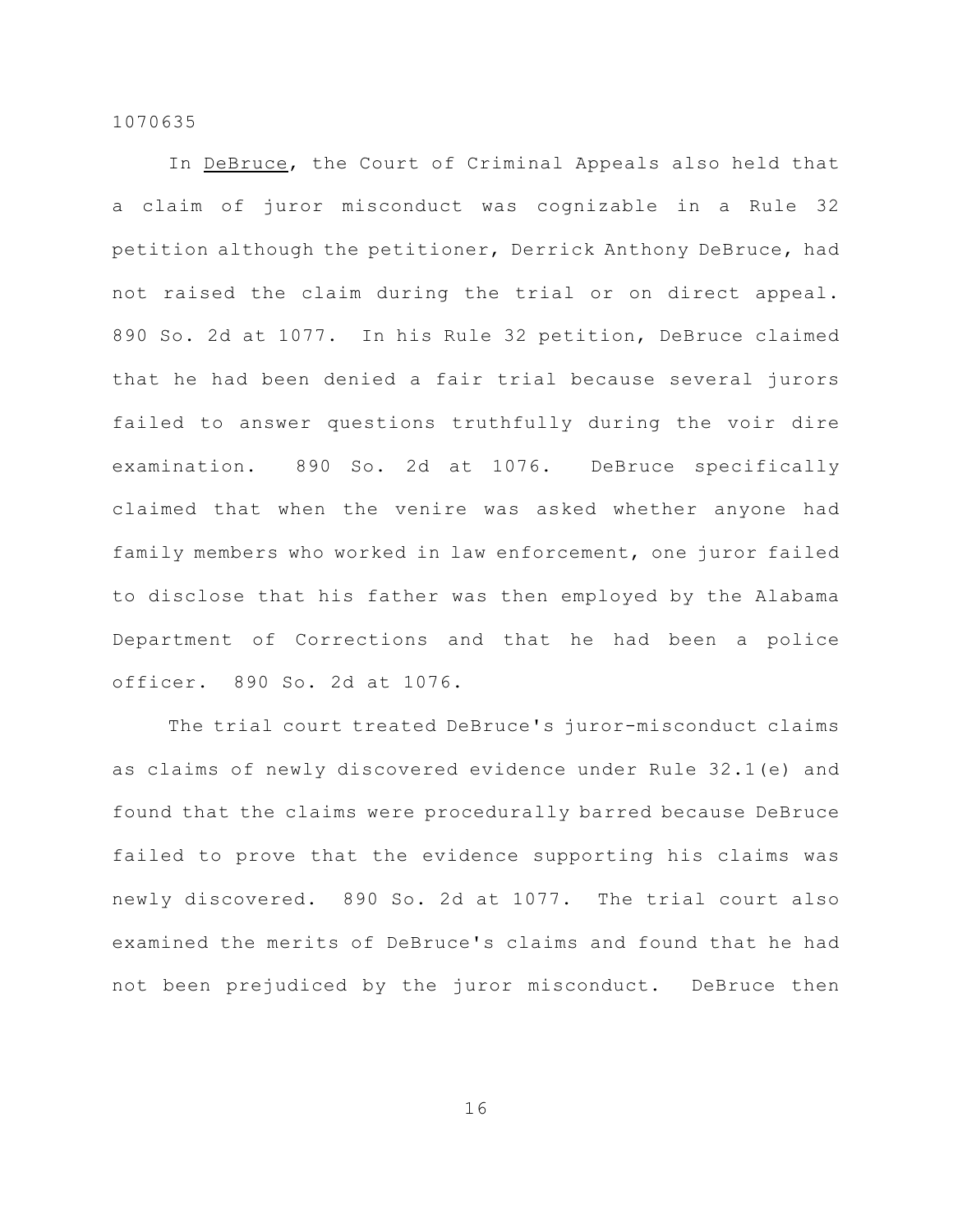appealed the trial court's order denying his Rule 32 petition to the Court of Criminal Appeals. 890 So. 2d at 1074.

The Court of Criminal Appeals first recognized that under Ex parte Pierce, the trial court had improperly treated DeBruce's juror-misconduct claims as claims of newly discovered evidence under Rule 32.1(e). The Court of Criminal Appeals then held that a petitioner may assert a claim of juror misconduct in a Rule 32 petition, but that "the petitioner must show that the claim is not subject to the procedural default grounds contained in Rule 32.2(a)(3) and (a)(5), Ala. R. Crim. P." 890 So. 2d at 1077. That court noted that the record indicated that "DeBruce's counsel did not learn of [the juror's] father's law enforcement background until approximately five years after DeBruce was tried" and held that "[g]iven the Supreme Court's holdings in Pierce and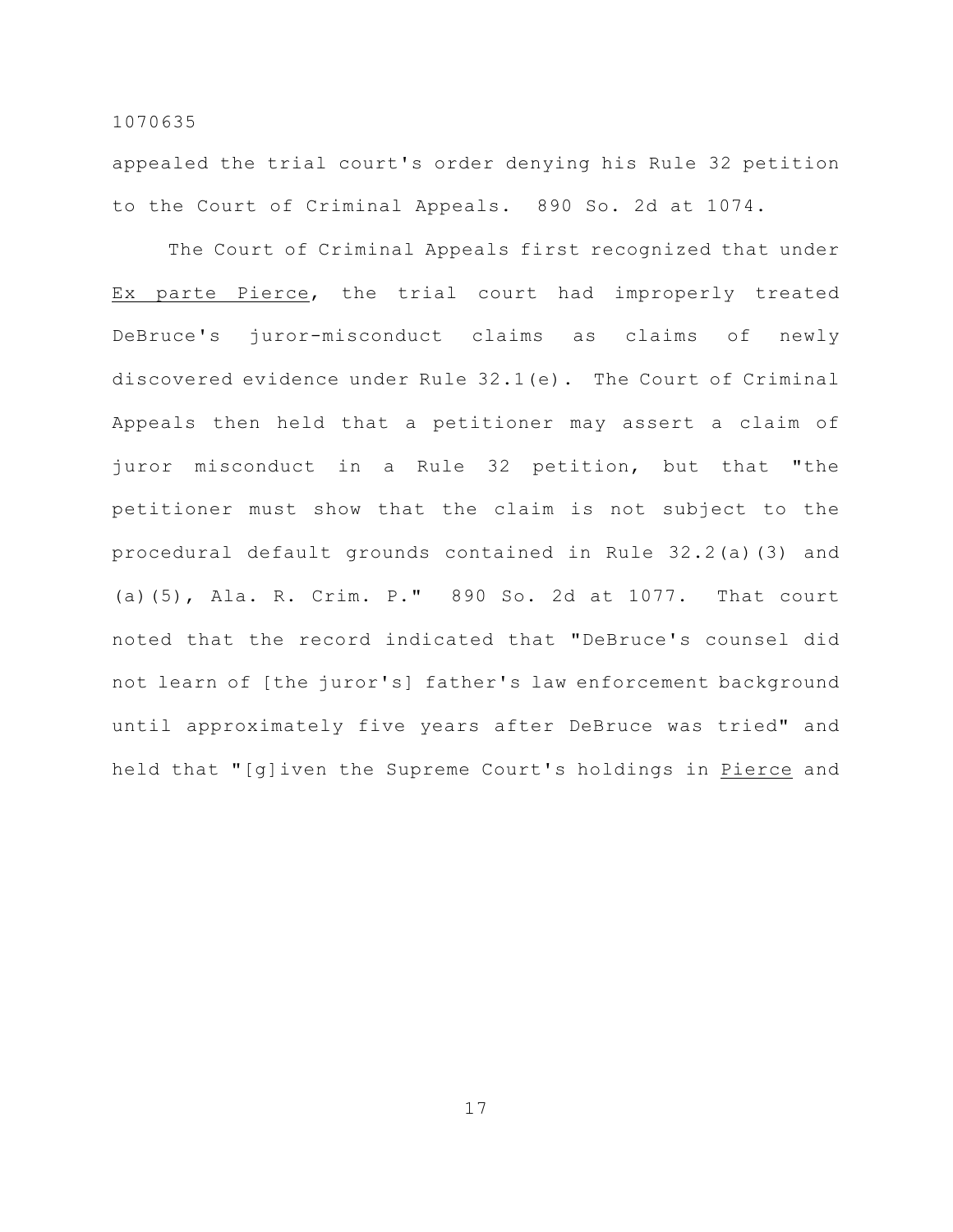Dobyne,  $[5]$  the circuit court incorrectly determined that this issue was procedurally barred." 890 So. 2d at 1077.6

Burgess contends that the instant case is indistinguishable from Freeman and DeBruce because, he argues, his counsel first discovered the factual basis of his claims of juror misconduct during postconviction interviews with jurors.<sup>7</sup> Applying this Court's holding in Ex parte Pierce,

 $6$ DeBruce was overruled in part by Ex parte Jenkins, 972 So. 2d 159 (Ala. 2005). In Ex parte Jenkins, this Court overruled DeBruce to the extent that it "applied the relationback doctrine to proceedings governed by Rule 32." 972 So. 2d at 165. This Court reversed the Court of Criminal Appeals' holding that Jenkins's "juror-misconduct claim presented in the amended petition would be considered timely only if it related back to a claim raised in the timely original petition." Ex parte Jenkins, 972 So. 2d at 161.

 $7Burgess$  also contends that the present case is indistinguishable from McGahee v. State, 885 So. 2d 191, 203 (Ala. Crim. App. 2003); however, we did not grant the writ of

 $5$ In Ex parte Dobyne, this Court recognized that its prior decision in Ex parte Pierce had held a claim of juror misconduct may be raised in a Rule 32 petition as a constitutional violation under Rule 32.1(a). 805 So. 2d at 767-68. However, unlike Ex parte Pierce, in which the trial court never addressed the merits of Pierce's juror-misconduct claims, in Ex parte Dobyne "both the trial court and the Court of Criminal Appeals directly addressed [the merits of] Dobyne's juror-misconduct claim." 805 So. 2d at 770. Thus, this Court concluded that "the situation presented in Pierce is not the situation presented in this case, and our holding in Pierce does not affect our determination that Dobyne's claim of juror misconduct was correctly addressed." Ex parte Dobyne, 805 So. 2d 770.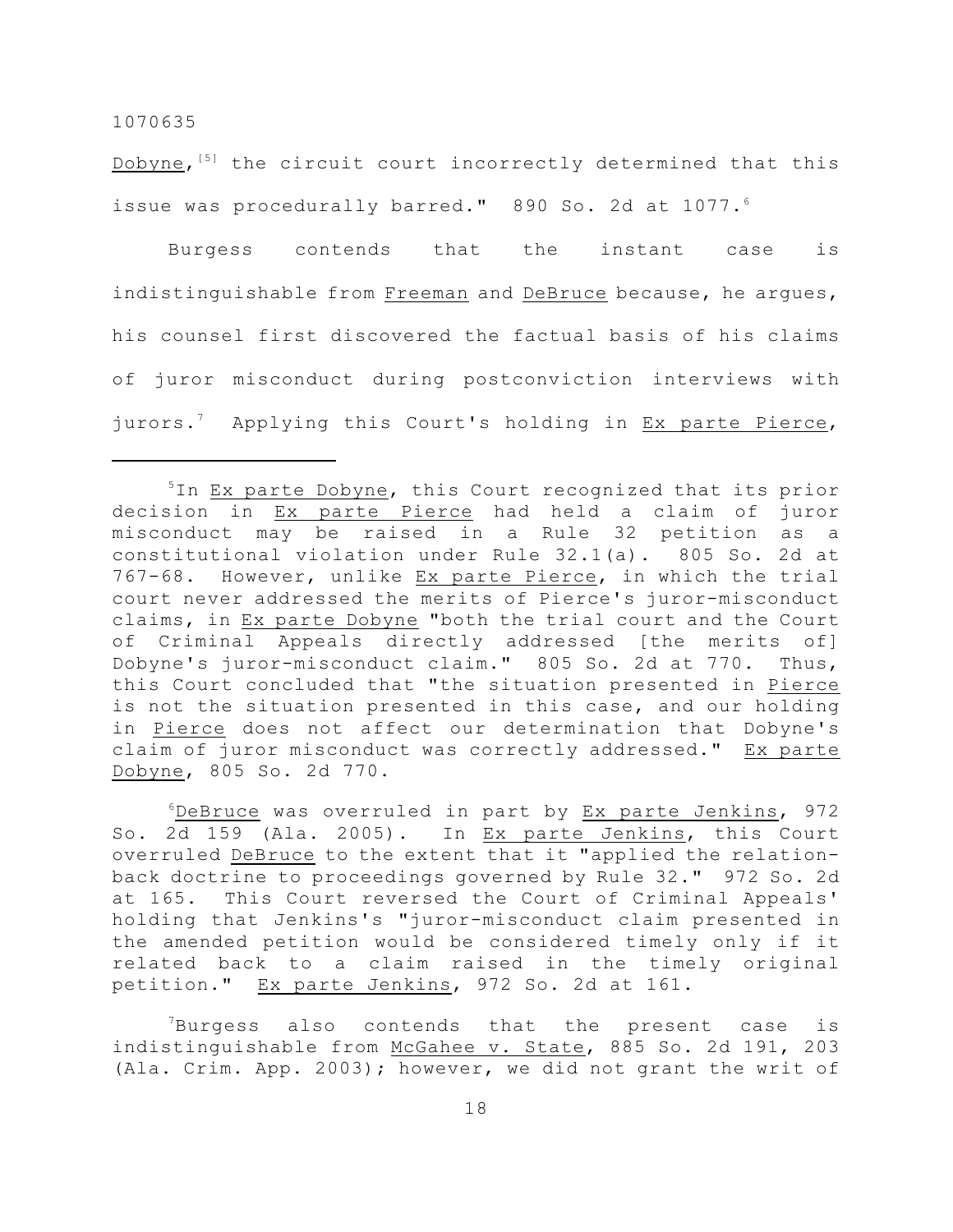which relied on Freeman, Burgess states that the basis for his claims of juror misconduct "was not known, and could not reasonably have been discovered, at trial or in time to raise the issue in a motion for new trial or on appeal." 851 So. 2d at 616. Accordingly, Burgess asserts that he properly raised his juror-misconduct claims in his Rule 32 petition and that these claims are not procedurally barred by Rule 32.2(a)(3) or (5).

The State contends that the writ of certiorari should be quashed as improvidently granted. First, the State contends that Burgess failed to present a ground authorizing certiorari review under Rule 39, Ala. R. App. P., because, it says, the Court of Criminal Appeals' decision complies, and does not conflict, with DeBruce, Ex parte Pierce, and Ex parte Dobyne in that that court properly treated Burgess's claims of juror misconduct as constitutional claims under Rule 32.1(a). Second, the State contends that the Court of Criminal Appeals properly affirmed the trial court's order finding that Burgess's juror-misconduct claims were precluded because, it

certiorari as to his argument concerning McGahee because Burgess did not properly allege a conflict with it in his petition for certiorari review.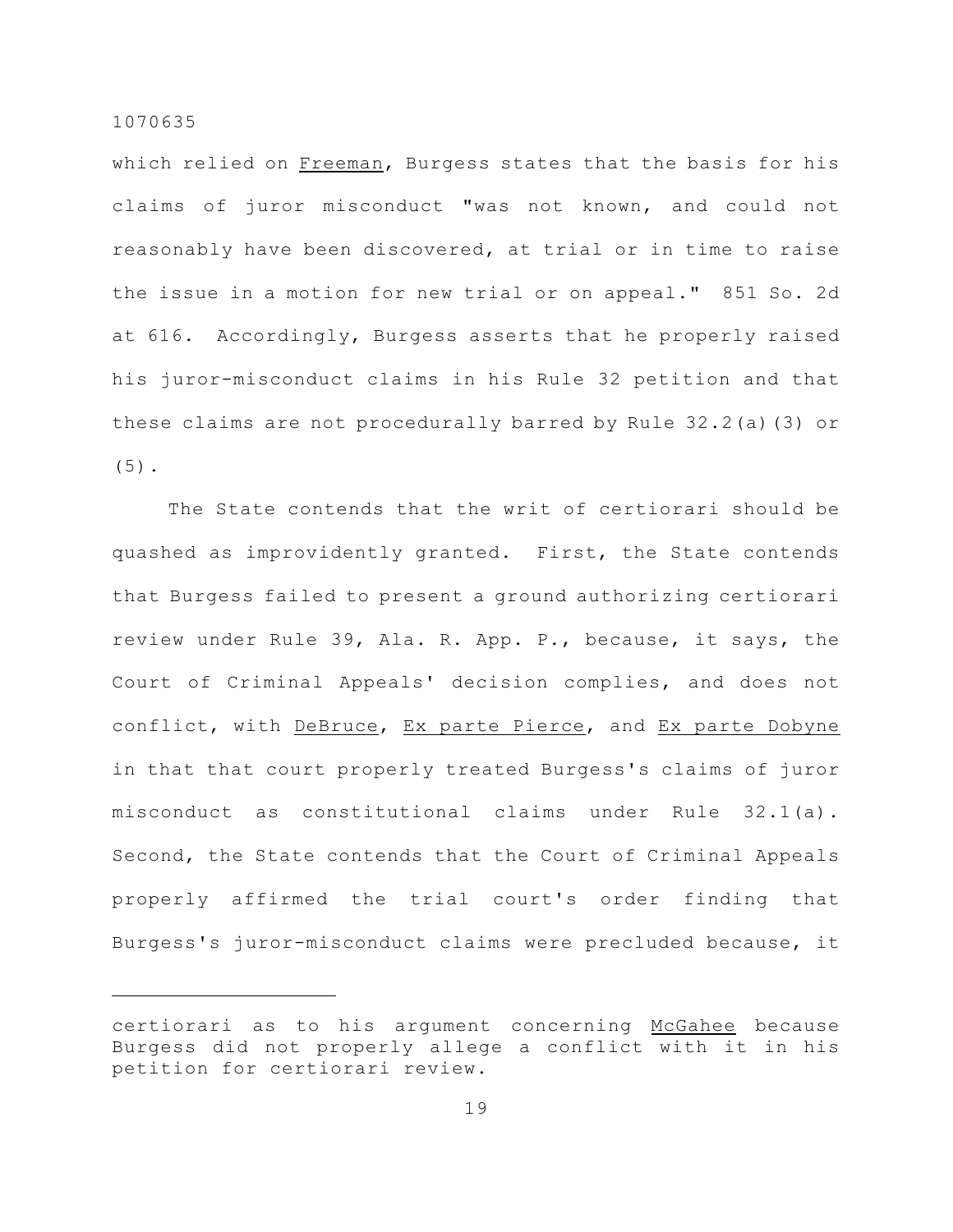says, Burgess failed to show that his claims could not have been discovered in time to raise them in his motion for a new trial. Thus, the State contends that the trial court appropriately exercised its discretion to find that Burgess had failed to meet his burden of disproving that his jurormisconduct claims were precluded under Rule 32.2(a)(3) and (a)(5). Notably, the State omits the word "reasonably" when applying this Court's holding in Ex parte Pierce that a claim of juror misconduct is cognizable in a Rule 32 petition when the alleged misconduct "could not reasonably have been discovered, at trial or in time to raise the issue in a motion for new trial or on appeal." 851 So. 2d at 616.

The Court of Criminal Appeals improperly concluded that Burgess's juror-misconduct claims are precluded by Rule  $32.2(a)(3)$  and (a)(5); Burgess showed, in the trial court, that he could not have reasonably discovered the alleged juror misconduct in time to raise the claims in a motion or a new trial or on appeal. See Ex parte Pierce, 851 So. 2d at 616. In opposition to the State's motion to dismiss his Rule 32 petition, Burgess asserted that he had "discovered only recently that during voir dire at his trial, many of the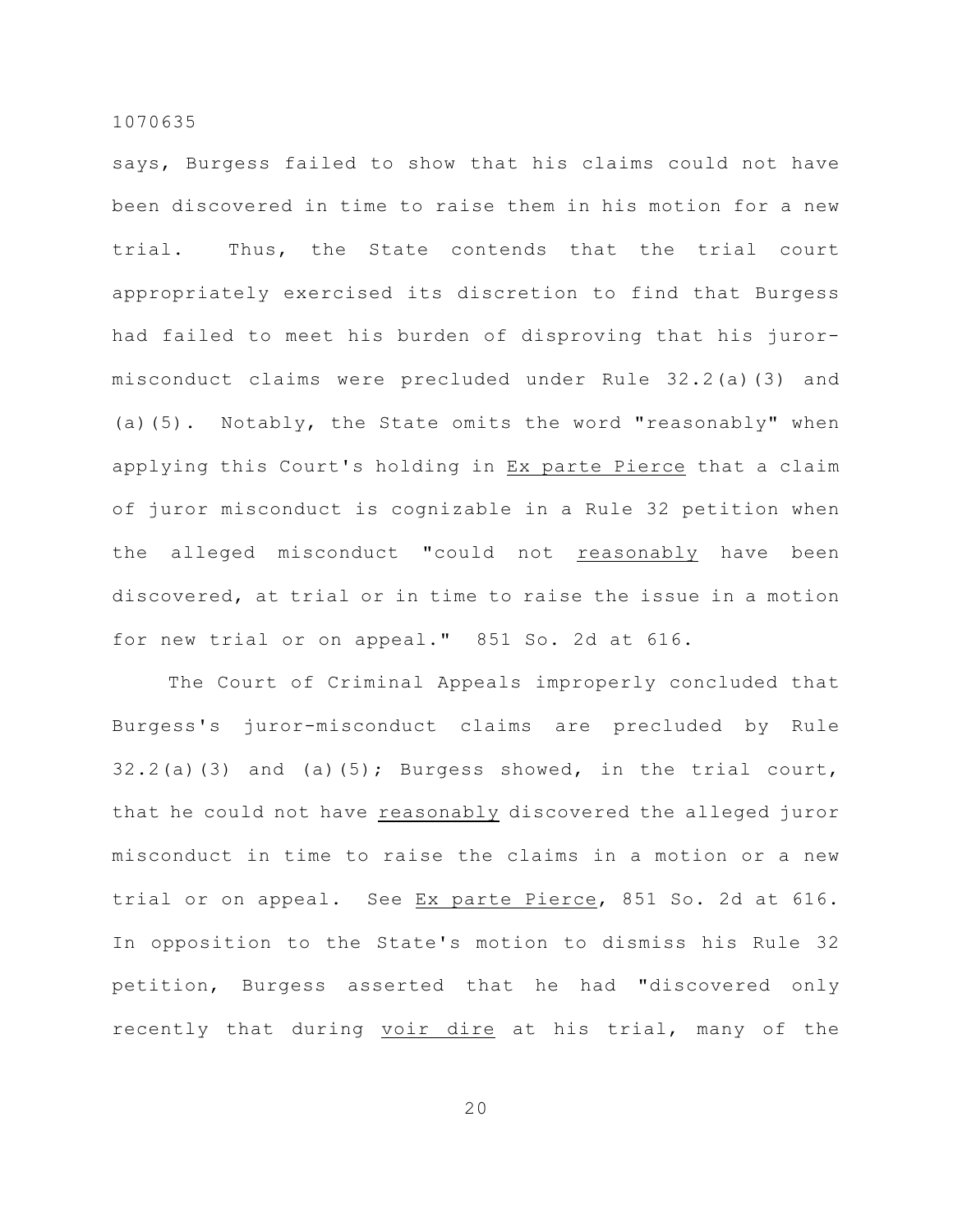jurors failed to accurately answer questions." Additionally, after the Court of Criminal Appeals remanded the cause to the trial court for a determination of whether the claims of juror misconduct could have been raised in Burgess's motion for a new trial, Burgess informed the trial court that his "failureto-disclose claims were discovered by undersigned counsel in [a] postconviction investigation." Burgess's statement in response to the trial court's order on remand at 7. Burgess further informed the trial court that the "claims were not raised at trial or on direct appeal because counsel had no information that such misconduct had occurred and therefore was under no obligation to raise the claims." Id. Thus, as was the case with the petitioner in DeBruce, who first learned of the juror misconduct five years after his trial and properly raised claims of juror misconduct in a Rule 32 petition, Burgess first learned of the juror misconduct years after his trial. See DeBruce, 890 So. 2d at 1077.

Burgess reasonably expected that potential jurors answered accurately the questions posed to them during the voir dire examination. It is unreasonable to hold that a defendant must uncover any and all juror misconduct in the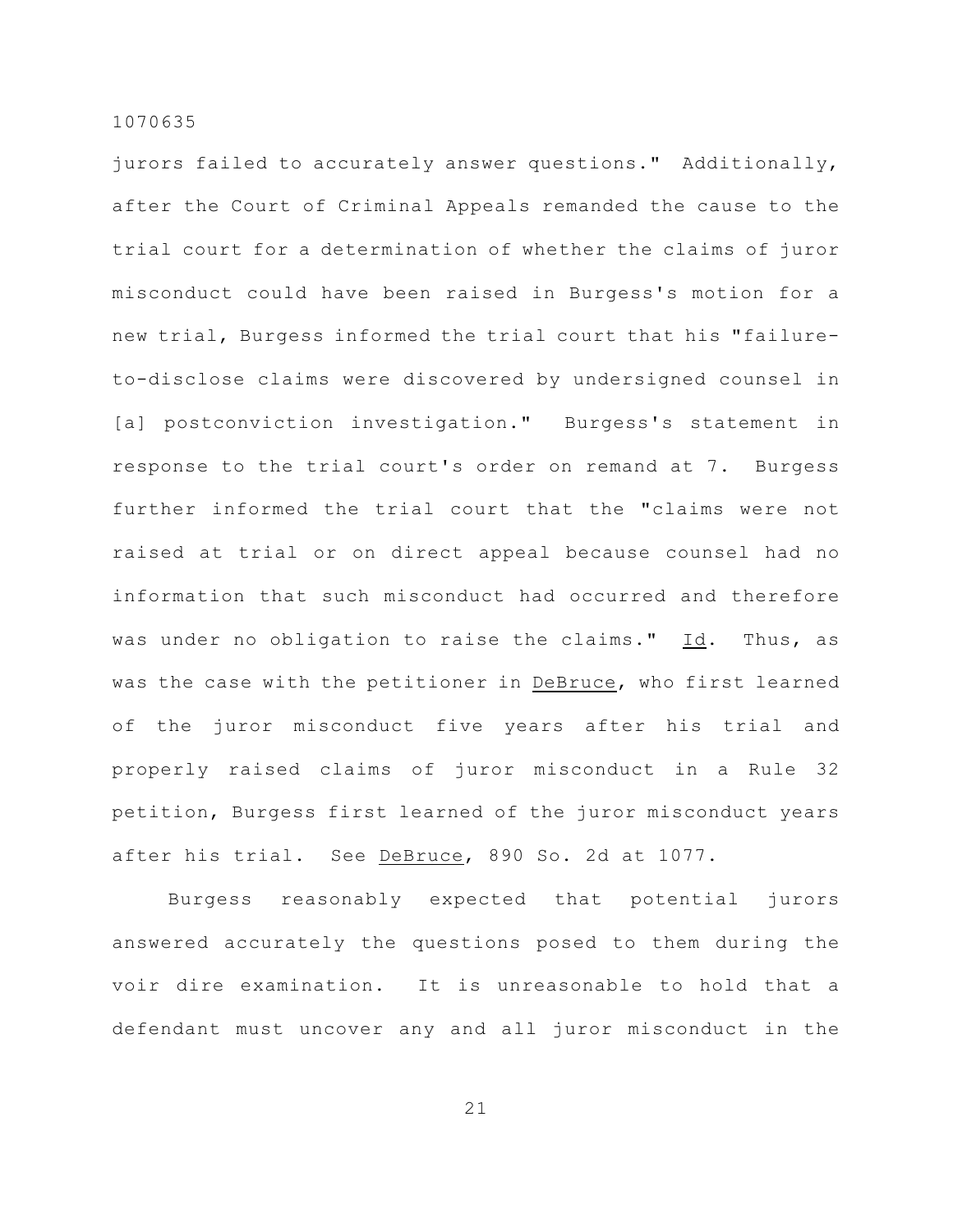form of inaccurate responses to voir dire examination in time to raise such claims in a motion for a new trial or on appeal. Requiring a defendant to raise such claims of juror misconduct during the interval between the voir dire examination and the filing of posttrial motions places an impracticable burden on defendants. In this case, there is no evidence before us indicating that Burgess suspected or should have suspected that any jurors did not accurately answer a question during the voir dire examination. Burgess particularly did not have any reason to suspect that a juror allegedly had a personal relationship with the district attorney because before trial his counsel had moved for the district attorney to disclose any relationships he had with potential jurors.

The trial court, in finding that Burgess's claims were procedurally barred by Rule 32.2(a)(3) and (a)(5), found "that the information obtained from the jurors was available to newly appointed appellate counsel and could have been raised in [Burgess's] Motion for New Trial. All counsel had to do was to interview the jurors in post-trial interviews just as was done by petitioner's counsel herein." However, it is unreasonable to require that a defendant, unaware of any